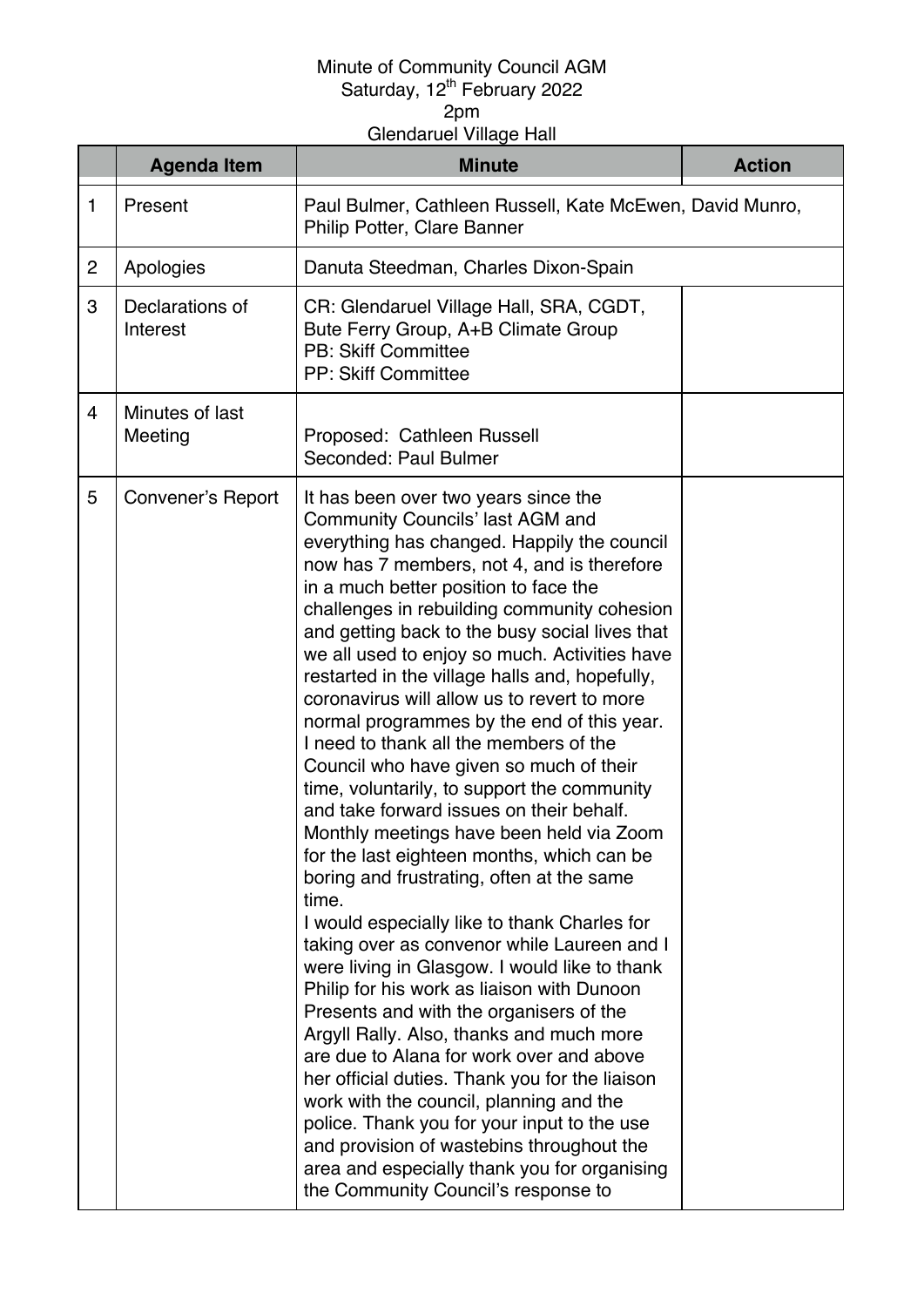## Minute of Community Council AGM Saturday, 12<sup>th</sup> February 2022

2pm

Glendaruel Village Hall

|   | <b>Agenda Item</b>       | <b>Minute</b>                                                                                                                                                                                                                                                                                                                                                                                                                                                                                                                                                                                                                                                                                                                                                                                                                                                                                                                                                                                                                                                                                                                                                                                                                                                                                                                                                                                                                                                                                                                                                                                            | <b>Action</b> |
|---|--------------------------|----------------------------------------------------------------------------------------------------------------------------------------------------------------------------------------------------------------------------------------------------------------------------------------------------------------------------------------------------------------------------------------------------------------------------------------------------------------------------------------------------------------------------------------------------------------------------------------------------------------------------------------------------------------------------------------------------------------------------------------------------------------------------------------------------------------------------------------------------------------------------------------------------------------------------------------------------------------------------------------------------------------------------------------------------------------------------------------------------------------------------------------------------------------------------------------------------------------------------------------------------------------------------------------------------------------------------------------------------------------------------------------------------------------------------------------------------------------------------------------------------------------------------------------------------------------------------------------------------------|---------------|
|   |                          | Argyll's Collective Leadership Model in<br>education.<br>There have been some positive outcomes in<br>the last two years. Bicycle repair stations<br>were funded by Argyll & Bute council and<br>installed by Clare and by Angus at the two<br>hotels. Funding was approved for work at<br>the Colintraive Village Hall and at the<br>Heritage Museum. Funding also went to<br>support community hardship and Christmas<br>parties for the local children.<br>As always there have been problems with<br>transport and roads. Ferry bus and rail<br>timetables no longer mesh and there can be<br>hour long waits between Dunoon and<br>Glasgow. Funding for concessionary ferry<br>fares is being withdrawn which will lead to a<br>300% increase in fares for those of us over<br>the magic age. Changes to bus timetables<br>and routes have made it much more difficult<br>to access hospital appointments in<br>Inverclyde. This does not only affect<br>Colintraive and Glendaruel, but also<br>Tighnabruiach, Strachur and beyond. These<br>are challenges that Community Councils<br>throughout Cowal will face during the coming<br>year.<br>The Community Council is here to empower<br>the communities that they serve, and Local<br>Councils are required by statute to consult<br>us – hence our current meetings with<br>parents and school representatives and our<br>response to the Collective Leadership<br>Model.<br>Finally, I would like to thank the communities<br>of Colintraive and Glendaruel for their past<br>support and would ask for this to continue,<br>especially now. |               |
| 6 | <b>Treasurers Report</b> | <b>Statement of Account</b><br>Year ending 31 <sup>st</sup> of March 2021<br>Presented by Cathleen Russell (Treasurer)<br>Checked and signed by independent Morag<br>Shiveral.                                                                                                                                                                                                                                                                                                                                                                                                                                                                                                                                                                                                                                                                                                                                                                                                                                                                                                                                                                                                                                                                                                                                                                                                                                                                                                                                                                                                                           |               |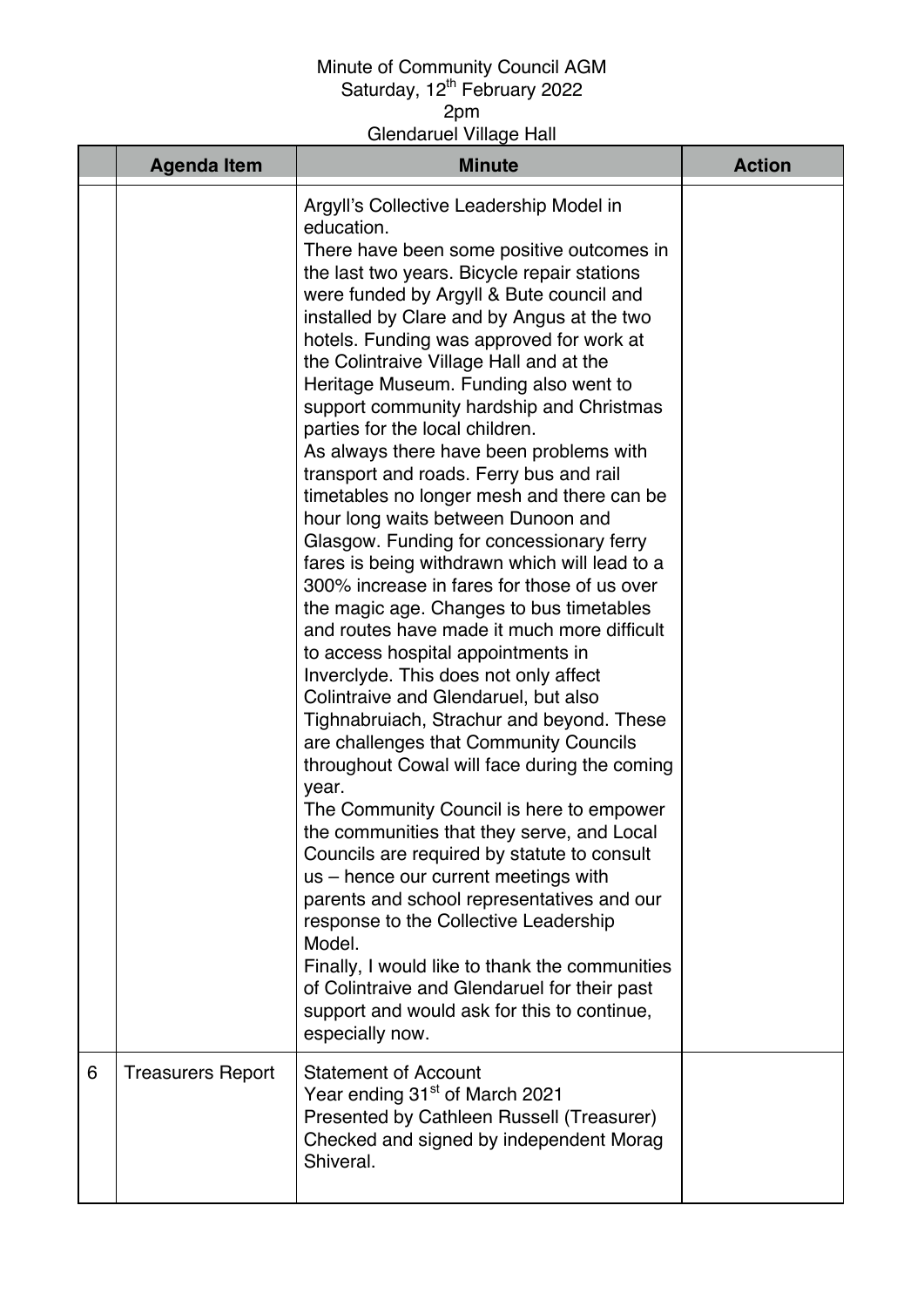## Minute of Community Council AGM Saturday, 12<sup>th</sup> February 2022 2pm

Glendaruel Village Hall

| <b>Agenda Item</b> | <b>Minute</b>                                                                                                                                                                                                                                                                                                                                                                                                                                    | <b>Action</b> |
|--------------------|--------------------------------------------------------------------------------------------------------------------------------------------------------------------------------------------------------------------------------------------------------------------------------------------------------------------------------------------------------------------------------------------------------------------------------------------------|---------------|
|                    | Balance at 01 <sup>st</sup> April 2020: £20,285.82                                                                                                                                                                                                                                                                                                                                                                                               |               |
|                    | Income:<br>Newsletter: £150.00<br>$A + B$ Grant: £428.90<br>Bute Estate Grant: £3,500.00                                                                                                                                                                                                                                                                                                                                                         |               |
|                    | Total Income for Year: £4,078.90<br>(E24, 364.72)                                                                                                                                                                                                                                                                                                                                                                                                |               |
|                    | Expenditure:<br>Bronze Cup (Grant): £132.00<br>Hallowe'en Party (Grant): £380.00<br>Xmas Party (Grant): £1000.00<br>Hampers (Grant): £1000.00<br>Booktoken/Zoom: £448.00<br>Colintraive Roof: £1000.00<br>Easter Party: £108.00                                                                                                                                                                                                                  |               |
|                    | Secretary and Admin: £200.00<br>iPad: £1107.00<br>Website: £23.98                                                                                                                                                                                                                                                                                                                                                                                |               |
|                    | Events (Walking Theatre): £250.00                                                                                                                                                                                                                                                                                                                                                                                                                |               |
|                    | Defibrillator Heartbeat: £73.00                                                                                                                                                                                                                                                                                                                                                                                                                  |               |
|                    | Rental of Halls: £25.00<br>Total Expenditure for year: £5,746.98                                                                                                                                                                                                                                                                                                                                                                                 |               |
|                    | <b>Total Balance: £18.617.74</b>                                                                                                                                                                                                                                                                                                                                                                                                                 |               |
|                    | Notes:<br>1. There is money in the account for the<br>Glendaruel Village Hall which was<br>their share of the monies collected for<br>Colin's Fund (£791.40)<br>2. The grant money £3,500 annually<br>from the Mount Stuart Trust is<br>overseen by the Community Council<br>and is available to community groups<br>for the benefit of the community.<br>Maximum grant £1000. This is<br>community benefit for the Colintraive<br>Hydro scheme. |               |